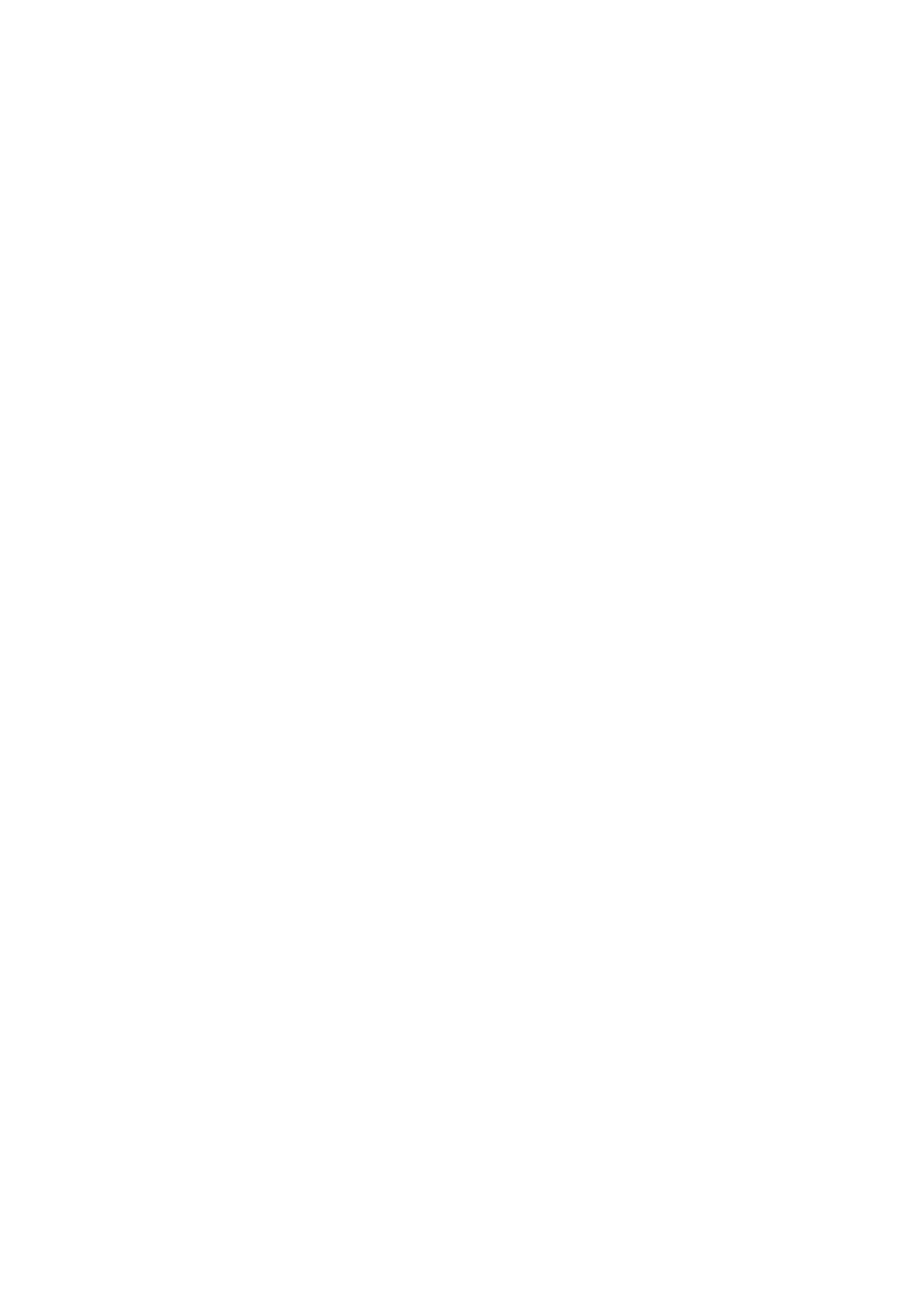# **Table of contents**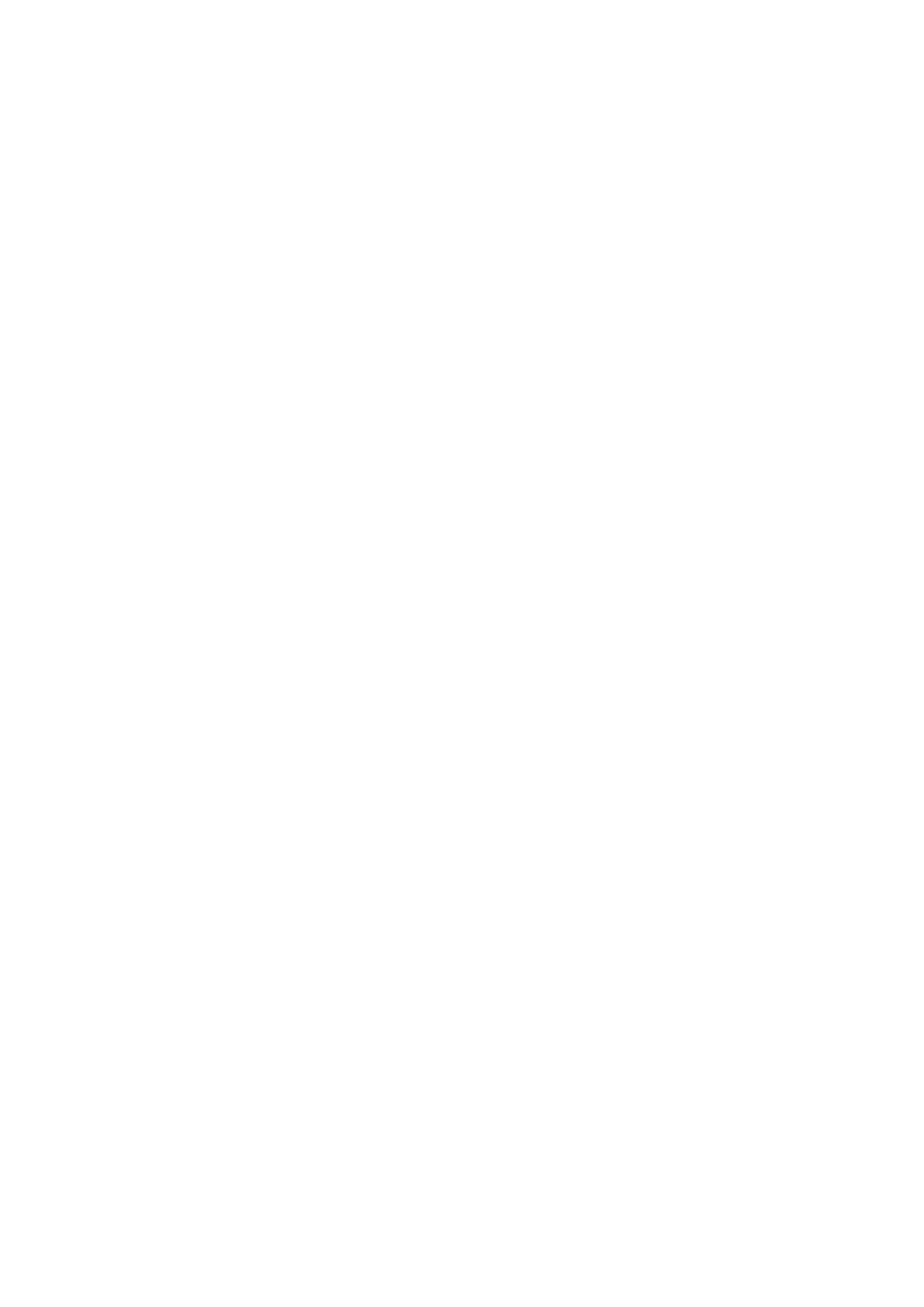# <span id="page-4-0"></span>1. Introduction

# <span id="page-4-1"></span>**1.1. General presentation**

The pressure generator allows the adjustment and the calibration of the measuring instruments in laboratory or on site. There are two versions:

- $\bullet$  **GP500 0-2500 Pa :** from -2500 to +2500 Pa
- **GP500 0-10 000 Pa :** from -10 000 to 10 000 Pa

User interface



- **01.** Screen
- **02.** Param : device configuration
- **03.** Prog. configuration of the pressure generation programs
- **04.** Test: tightness test
- **05.** Unit.: units modification
- **06.** Mode: choice of « Measurement » or « Generation » mode
- **07.** Keypad: 12 keys integrating the navigation arrows
- **08.** Zero: manual autozero
- **09.** ESC: return
- **10.** OK: validation of the selection
- **11.** On/Off Key
- **12.** Power supply on the right side  $+$  fuse
- **13.** USB digital output on the right side
- **14.** Loading indicator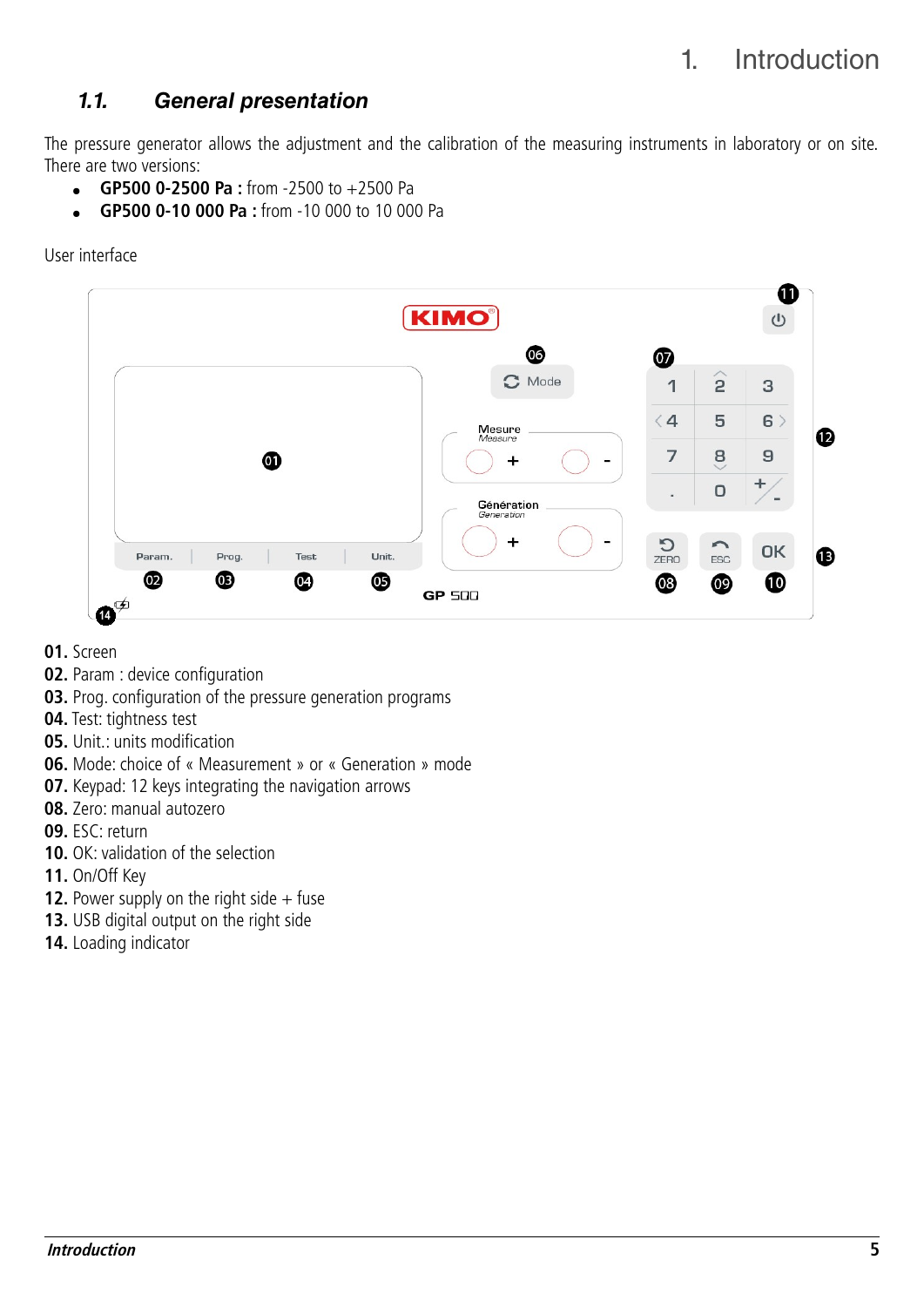# **1.2. Technical specifications**

### <span id="page-5-2"></span><span id="page-5-1"></span>**1.2.1 General technical specifications**

| <b>Display</b>                          | Backlight graphic LCD<br>Size: 85 x 51 mm<br>Resolution: 240 x 180 pixels |  |  |
|-----------------------------------------|---------------------------------------------------------------------------|--|--|
| <b>Connection measuring</b><br>ports    | Ribbed connectors for tubes $\varnothing$ 6 x 2 mm                        |  |  |
| <b>Connection generation</b><br>ports   | Quick-coupling connectors DN2.7                                           |  |  |
| Power supply                            | 110 - 240 Vac / 50-60 Hz or on battery                                    |  |  |
| Consumption                             | 19W                                                                       |  |  |
| <b>Autonomy</b>                         | 8 hours                                                                   |  |  |
| <b>PC</b> interface                     | <b>USB</b>                                                                |  |  |
| <b>Operating temperature</b>            | From 0 to $+50$ °C                                                        |  |  |
| <b>Storage temperature</b>              | From -10 to $+70$ °C                                                      |  |  |
| <b>Environment</b>                      | Air, non-aggressive gases, non-corrosive gases                            |  |  |
| <b>Languages</b>                        | French, English                                                           |  |  |
| Weight                                  | $4.5$ kg                                                                  |  |  |
| Conformity                              | Directives EMC/2004/108/CE and EN 61010-1                                 |  |  |
| Fuse on the phase and on<br>the neutral | Time delay $1 \text{ A } 250 \text{ V}$                                   |  |  |

Device must be connected to the protective ground

# <span id="page-5-0"></span>**1.2.2 Technical specifications in measurement and pressure generation**

### **GP 500 0-2500 Pa:**

| <b>Measuring range</b>       | From $-2500$ to $+2500$ Pa                                                                                                                                                 |  |  |
|------------------------------|----------------------------------------------------------------------------------------------------------------------------------------------------------------------------|--|--|
| Precision* in<br>measurement | $\pm$ 0.15 % of the reading $\pm$ 0.8 Pa                                                                                                                                   |  |  |
| <b>Generation range</b>      | From -2500 to -5 Pa and from $+5$ Pa to $+2500$ Pa                                                                                                                         |  |  |
| Precision* in generation     | 1 Pa                                                                                                                                                                       |  |  |
| <b>Resolution</b>            | From -2500 to -1000 Pa: 1 Pa<br>From -1000 to -100 Pa : 0.1 Pa<br>From -100 to $+100$ Pa : 0.01 Pa<br>From $+100$ to $+1000$ Pa : 0.1 Pa<br>From $+1000$ to 2500 Pa : 1 Pa |  |  |
| <b>Autozero</b>              | Automatic<br>Manual (keypad)                                                                                                                                               |  |  |
| <b>Units</b>                 | Pa, daPa, hPa, mmH <sub>2</sub> O, mmHg, mbar, inWg                                                                                                                        |  |  |

\*All the accuracies indicated in this technical datasheet were stated in laboratory conditions, and can be guaranteed for measurements carried out in the same conditions, or carried out with calibration compensation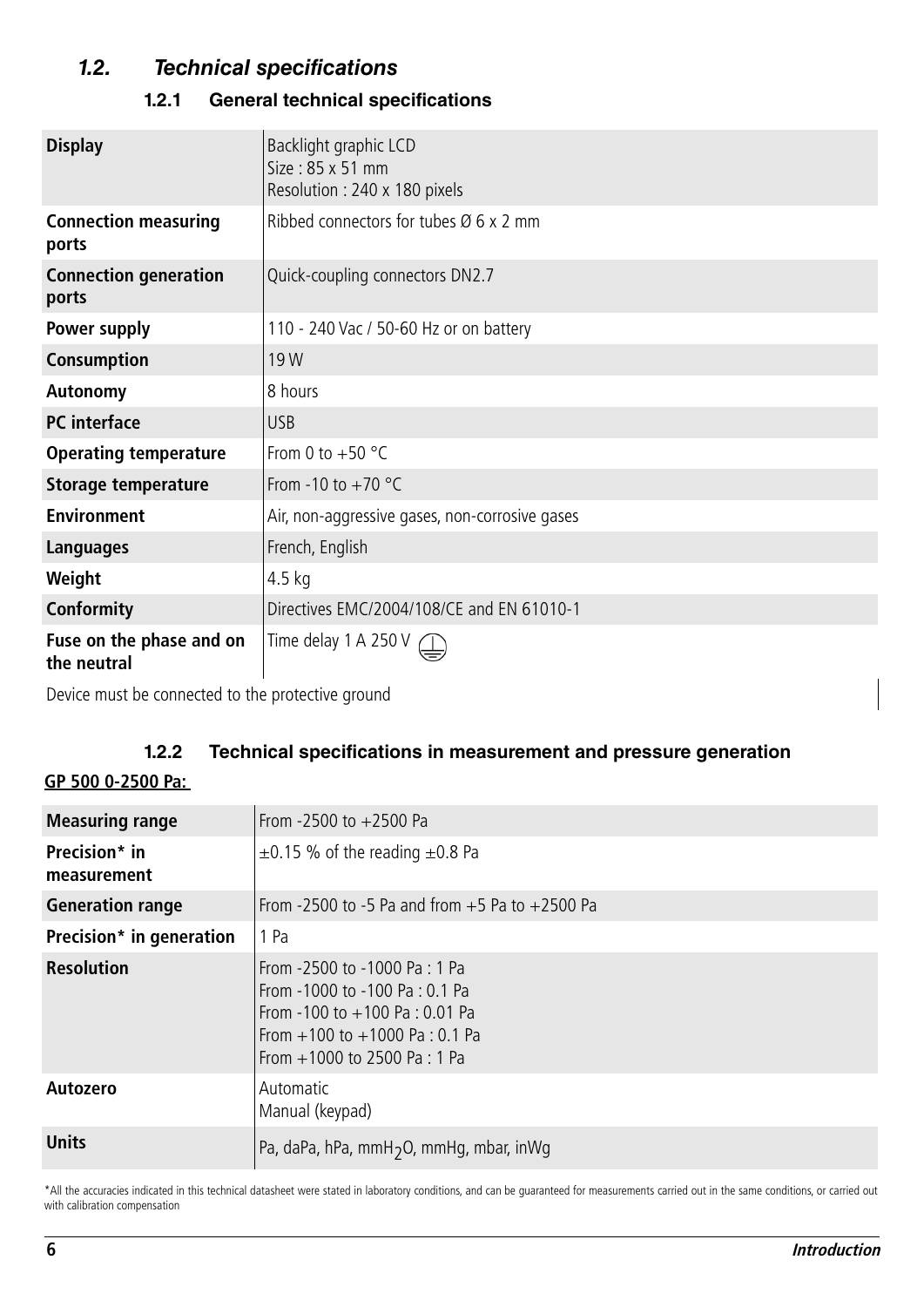#### **GP 500 0-10 000 Pa:**

| <b>Measuring range</b>  | From -10 000 to $+10$ 000 Pa                                                                                                                                                   |  |  |
|-------------------------|--------------------------------------------------------------------------------------------------------------------------------------------------------------------------------|--|--|
| Accuracy* in measuring  | $\pm$ 0.15 % of the reading +6 Pa                                                                                                                                              |  |  |
| <b>Generation range</b> | From -10 000 to -50 Pa and from $+50$ P to $+10$ 000 Pa                                                                                                                        |  |  |
| Accuracy* in generation | From -10 000 to -1000 Pa : 10 Pa<br>From -1000 to $+1000$ Pa : 1 Pa<br>From $+1000$ to $+10000$ Pa : 10 Pa                                                                     |  |  |
| <b>Resolution</b>       | From -10 000 to -1000 Pa: 1 Pa<br>From -1000 to -100 Pa : 0.1 Pa<br>From -100 to $+100$ Pa : 0.01 Pa<br>From + 100 to + 1000 Pa : 0.1 Pa<br>From $+1000$ to $+10000$ Pa : 1 Pa |  |  |
| <b>Autozero</b>         | Automatic<br>Manual (keypad)                                                                                                                                                   |  |  |
| <b>Units</b>            | Pa, daPa, hPa, mmH <sub>2</sub> O, mmHg, mbar, inWg                                                                                                                            |  |  |

\*All the accuracies indicated in this technical datasheet were stated in laboratory conditions, and can be guaranteed for measurements carried out in the same conditions, or carried out with calibration compensation

# <span id="page-6-0"></span>**1.3. Electrical connections**

**The electrical power supply of the GP500 must be equipped with a protection system against the leakage currents adapted to the device power.**

**Any intervention or electrical connection must be carried out by a formed and qualified technician.**

**The device must be turned off.**

**Before connecting, check the type of power supply indicated on the product.**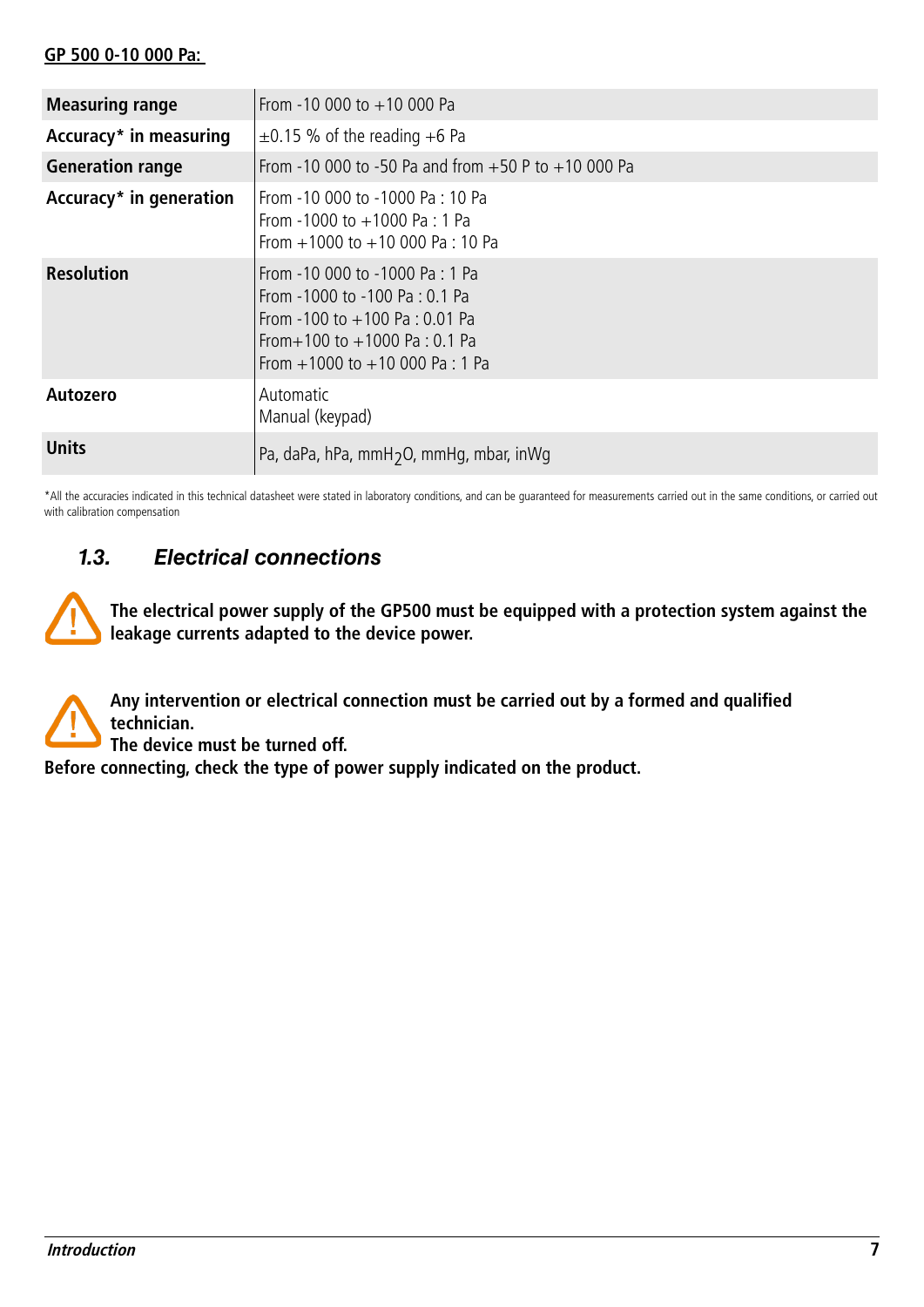# <span id="page-7-6"></span>**2.1. Turn on the device**

To turn on the GP500 :

➢ Connect the GP500.

It is not compulsory to connect the GP500. Its internal battery has 8 hours of autonomy. However, in case of extended use, it is recommended to connect it on the mains power source.

➢ Press on **"On/OFF"** at the top right of the user interface.

# **2.2. Configure the device before a measurement or a generation**

### <span id="page-7-7"></span><span id="page-7-5"></span><span id="page-7-4"></span>**2.2.1 Activate or deactivate the automatic autozero**

- ➢ Press on **"Param."**.
- ➢ Go to the line **"AutoZ"** and press on **OK.**
- ➢ With the arrows select **"ON"** to activate the automatic autozero or **"OFF"** to deactivate the automatic autozero. This autozero will perform every 20 seconds for a measurement lower than 100 Pa, every minutes for measurement lower than 1000 Pa and every 5 minutes for a measurement higher than 1000 Pa.
- ➢ Press on **OK** to validate.
- ➢ Press on **ESC** to return to the measurement display.

### <span id="page-7-3"></span>**2.2.2 Set the integration**

The GP500 pressure measurement element is very sensitive and very reactive to pressure changes. During measurements on an unstable aeraulic network, the pressure measurement becomes illegible. The integration coefficient (from 0 to 9) then allows to smooth the pressure measurement in order to avoid the untimely variations and allow the exploitation of a more stable measurement.

- ➢ Press on **"Param."**.
- ➢ Go to the line **"Integration"** then press on **OK**.
- $\triangleright$  With the arrows select the desired integration between 0 and 9.
- ➢ Press on **OK** to validate.
- Press on **ESC** to return to the measurement display.

### <span id="page-7-2"></span>**2.2.3 Select the unit**

➢ Press on **"Unit"** .

The unit currently used displays at the top of the screen.

- $\triangleright$  With the arrows select the desired unit : Pa, daPa, hPa, mmH<sub>2</sub>O, mmHg, mbar and inWg.
- ➢ Press on **OK** to validate.

### <span id="page-7-1"></span>**2.2.4 Perform a manual autozero**

Press on  $\sum_{\text{ZERO}}$  to trigger the autozero.

# <span id="page-7-0"></span>**2.3. Set the customers corrections**

The customers corrections allow to check that the GP500 measures and generates correct values. The values measured and generated by the GP500 are compared with a standard, and then can be corrected on the GP500.

Two types of generations can be performed :

- **Internal generation** : the device generates a pressure on the standard. The number of generated points and their setpoints are not modifiable.
- **External generation**: the device generates a pressure on the standard. The number of generated points and their setpoints are defined by the user.
- ➢ Press on **"Param.".**
- ➢ Go to the line **"Customer corrections"** then press on **OK.**
- ➢ A frame displays on screen, with the keys enter the code **0101** then press on **OK**. The menu **"Customer corrections"** displays on screen.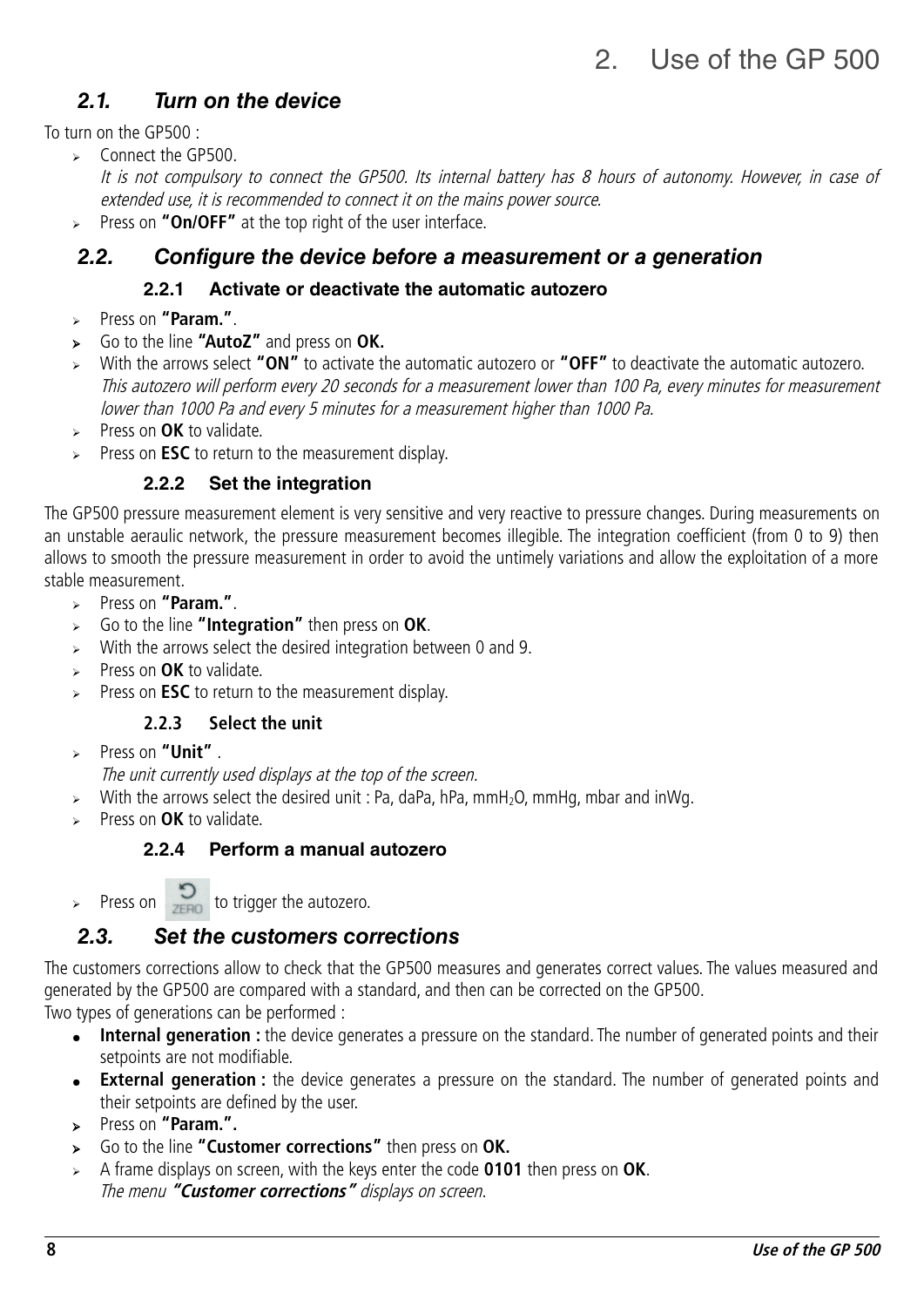### <span id="page-8-5"></span>**2.3.1 Visualize the points**

➢ Go to the line **"Show items"** then press on **OK**. The device displays the points which have been generated and compared with the standard.

## <span id="page-8-4"></span>**2.3.2 Perform an internal generation (correction)**

The internal correction allows to launch a series of setpoints defined by the GP500. The device generates 21 setpoints.

- ➢ Connect the **"Generation"** plugs of the GP500 on a standard device.
- ➢ Go to the line **"Internal generation"** then press on **OK.** The GP500 generates the first setpoint.
- $\geq$  Compare the point generated by the GP500 to the standard.
- ➢ Press on **OK**, enter the value displayed by the standard with the numeric keypad then press **OK**. The GP500 generates the second setpoint.
- $\triangleright$  Perform the same procedure for the next points.

To cancel a generation in progress:

➢ Press on **Esc**.

# <span id="page-8-3"></span>**2.3.3 Define the number of external points**

To perform an external correction, it is necessary to define the number of external points which will be carried out by the GP500.

- ➢ Go to the line **"Number of external items"** then press on **OK.**
- ➢ With the high and low arrows, select the number of desired external points between 2 and 21.
- ➢ Press on **OK** to validate

### <span id="page-8-2"></span>**2.3.4 Perform an external generation**

- ➢ Connect a calibration pressure bench on the **"Measurement"** connections of the GP500.
- $\triangleright$  Also connect this calibration pressure bench to a standard device.
- ➢ Go to the line **"External generation"** then press on **OK.**
- $\triangleright$  Generate a setpoint with the calibration pressure bench. The GP500 displays the measured value.
- $\geq$  Compare this value with the value measured by the standard device.
- ➢ Press on **OK**.
- ➢ Enter the value measured by the standard device then press on **OK**. The GP500 goes to the second point.
- $\triangleright$  Generate a second setpoint with the calibration pressure bench. The GP500 displays the measured value.
- $\geq$  Compare this value to the value measured by the standard device.
- ➢ Press on **OK**.
- ➢ Enter the value measured by the standard device then press on **OK**.
- $\geq$  Follow the same procedure for the next points.

**The first point to compare must be the minimum value of the GP500 measuring range(-2499 Pa or -9999 Pa depending on the GP500 type) and the last point to compare must be the maximum value of the GP500 measuring range (+2499 or +9999 Pa depending on the GP500 type).**

# <span id="page-8-1"></span>**2.3.5 Delete the points**

- ➢ Go to the line **"Erase table"** then press on **OK.** An alert message appears : **"Warning ! Erase calibration".**
- <span id="page-8-0"></span>➢ Select **"Validate"** or **"Cancel"** then press on **OK.**

# **2.4. Configure the measurement programs**

The **"Programs"** function allows to define the number and the duration of the different stages to reach. It is possible to save up to 20 different programs with 20 setpoints values (stages) by program.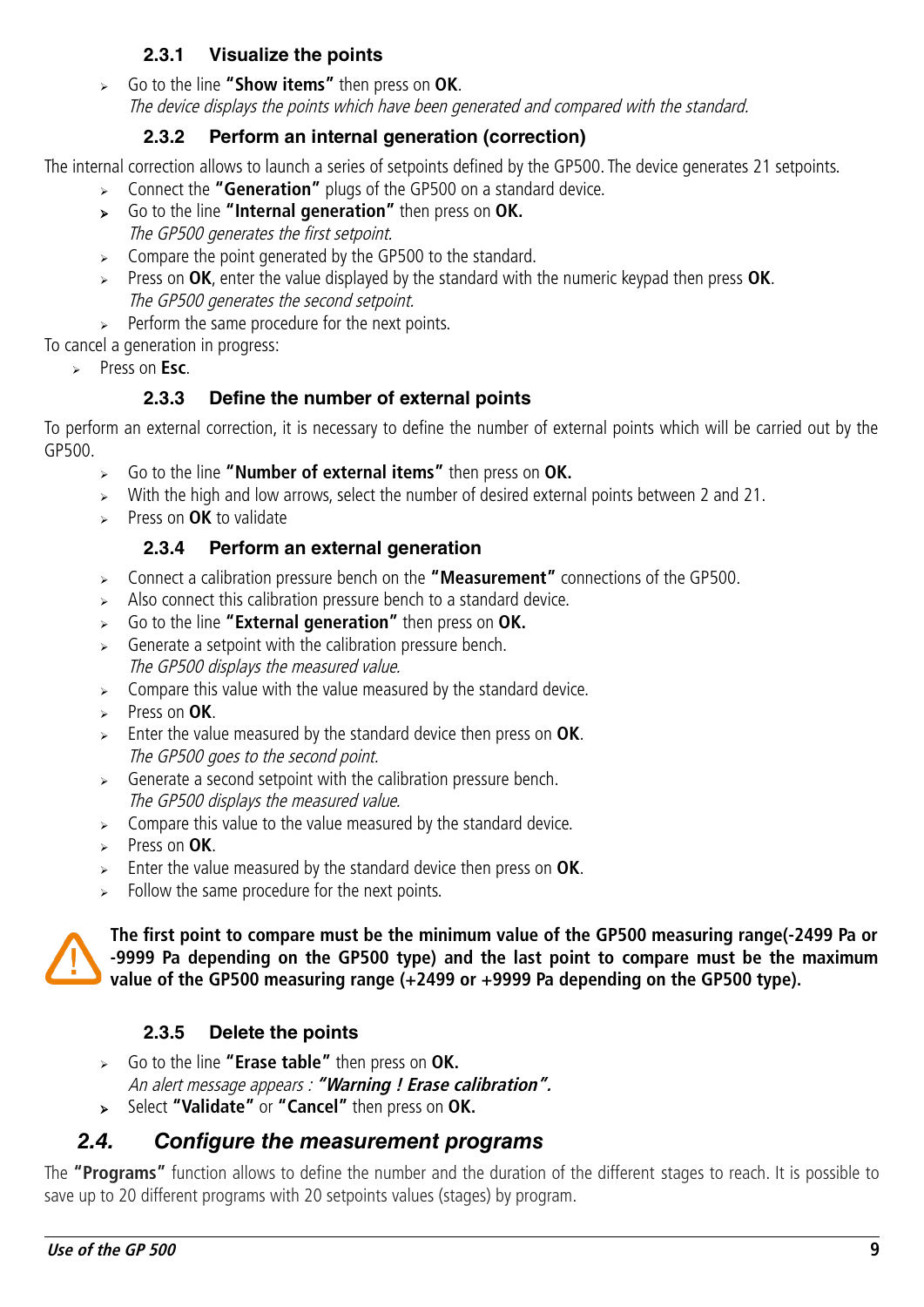### ➢ Press on **"Prog"** . The screen displays the different programs. The device proposes to execute or to modify a program.

- ➢ With the high and low arrows go to the desired program then with the left and right arrows select **"Change".**
- ➢ Press on **OK** to validate**.** A drop-down menu with the different parameters to configure displays on screen.

#### ● **Select the unit**

- In the **"Change"** part.
- ➢ Go to the line **"Unit"** then press on **OK.**
- $\triangleright$  With the arrows, select the desired unit : Pa, daPa, hPa, mmH<sub>2</sub>O, mmHg, mbar and inWg.
- ➢ Press on **OK** to validate.
- ➢ Press on **Esc** to return to the program configuration.

#### ● **Select the stage duration**

- ➢ Go to the line **"Step duration"** then press on **OK.**
- ➢ With the keypad, enter the desired time of the stage (between 0 and 59 min 59 s).
- ➢ Press on **OK** to validate.

#### ● **Enter the program name**

- ➢ Go to the line **"Name"** then press on **OK.**
- $\triangleright$  With the keypad enter the name of the desired program.
- ➢ Press on **OK** to validate.

#### ● **Modify the stages**

- ➢ Go to the line **"Change step(s)"** then press on **OK.**
- ➢ Go to **"Add"** then press on **OK** to add a stage to the program.
- ➢ Enter the stage value with the numeric keypad then press on **OK**.

#### To delete a stage :

- $\triangleright$  Go to the stage to delete with the high and low arrows.
- ➢ Go to **"Delete"** with the left and right arrows.
- ➢ Press on **OK**.

#### To insert a stage :

- ➢ Go to **"Stage 2"** for example.
- ➢ Go to **"Insert"** then press on **OK**.
- ➢ Enter the stage value then press on **OK**. The stage inserts below the stage 2 in the example.
- ➢ Press on **Esc** to return to the program configuration.

#### ● **Clear the program**

- ➢ Go to the line **"Clear program"** then press on **OK**. An alert message displays on screen : **"Erase all step?"**.
- ➢ Select with the arrows **"Validate"** or **"Cancel"**.
- ➢ Press on **OK** to validate.

### <span id="page-9-0"></span>**2.5. Launch a measurement program**

- ➢ Press on **"Prog"** .
- The screen displays the different programs. The device proposes to execute a program or to modify a program.
- ➢ With the high and low arrows go to the desired program then with the left and right arrows on **"Run".**
- ➢ Press on **OK** to launch the program.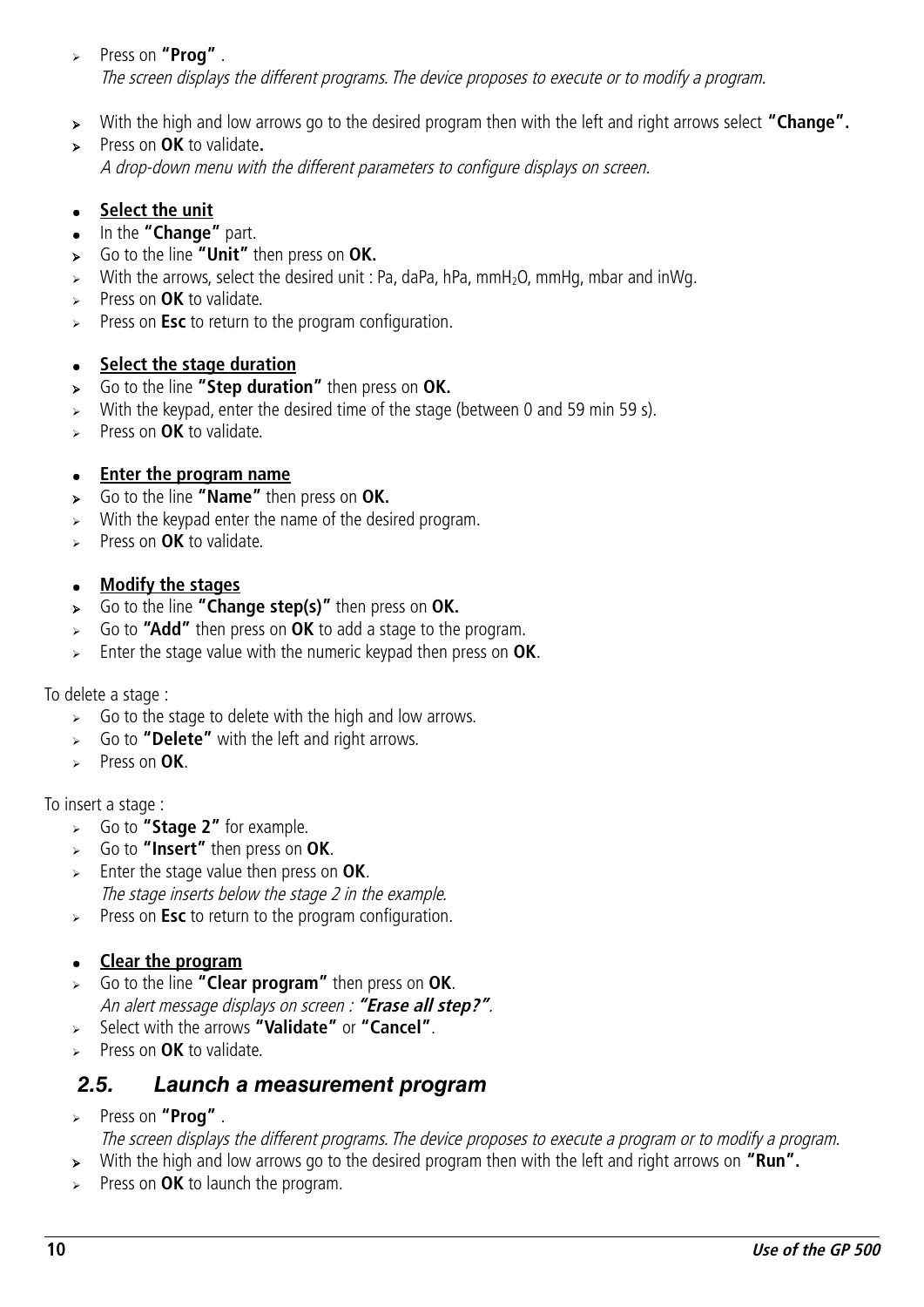<span id="page-10-0"></span>The measurement program launches, the screen displays the data.

➢ Press on **ESC** to stop the measurement program.

# **2.6. Generate a pressure**

In addition to **"Measurement program"** part, it is possible to generate the desired pressure in a really simple manner.

- ➢ Press on **"Mode"** to be in **"Generation"** mode. The green led located next to **"Generation"** lights up.
- ➢ Enter the desired pressure with the numeric keypad then press on **OK** to validate. The GP500 generates the desired pressure. The green led flashes until the requested pressure is reached. When this pressure is stabilized, the green led flashing stops.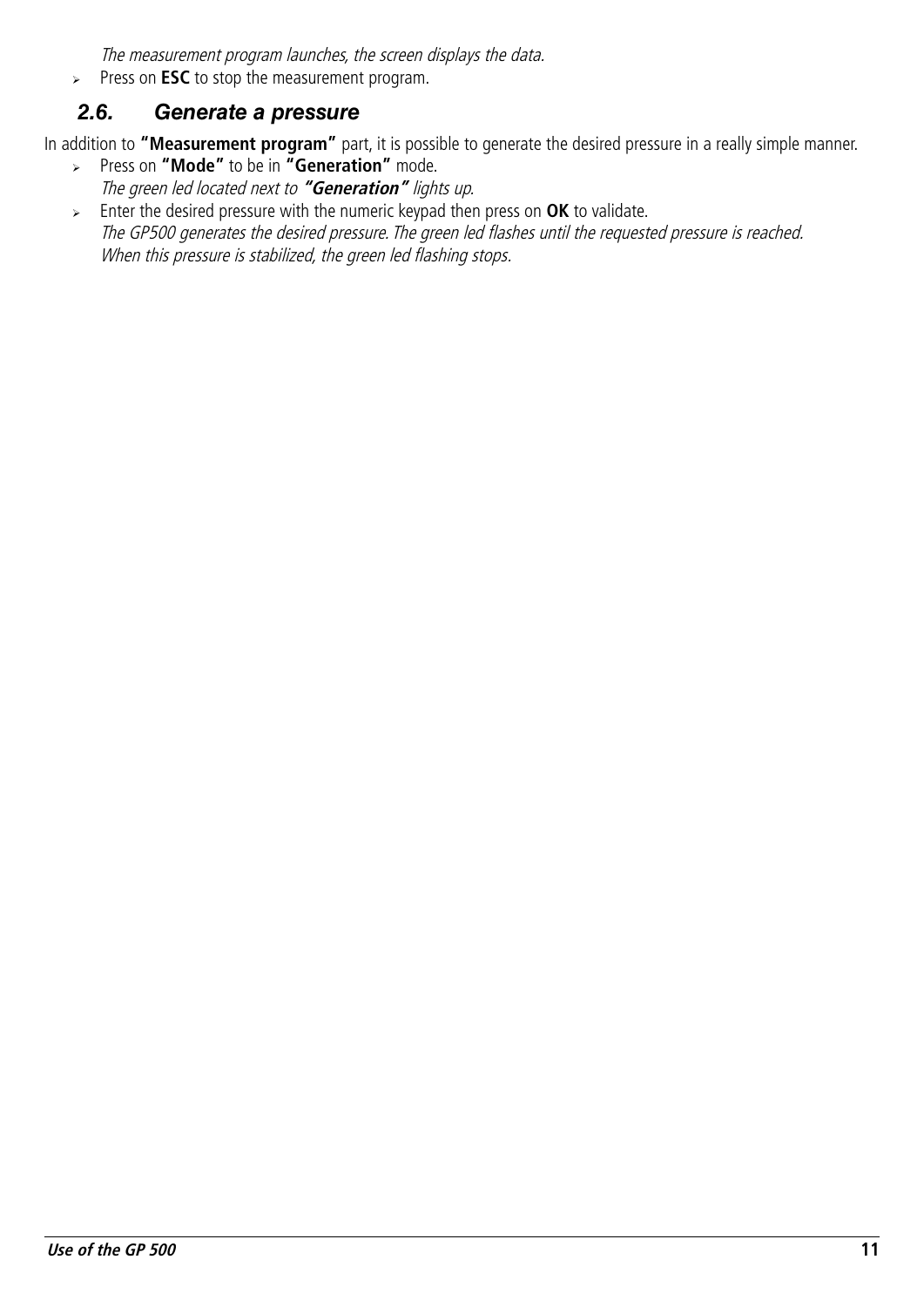# <span id="page-11-0"></span>3. Perform a leak test

The GP 500 allows to test an existing aeraulic network and thus verify if leaks are present in this network.

- ➢ Press on **"Test"**. The **"Leak test"** screen displays. This screen allows to configure the test then to start it.
- ➢ Go to the line **"Order"** to set the setpoint that the GP500 must reach then press on **OK**.
- ➢ Enter a setpoint between -10 000 and +10 000 Pa or between -2500 and +2500 Pa depending on the GP500 type.
- ➢ Go to the line **"Unit"** then press on **OK**.
- ➢ Select the desired unit between Pa, daPa, mmH2O, mmHg, mbar and inWg with the high and low arrows then press on **OK**.
- ➢ Go to the line **"Duration"** then press on **OK** to adjust the duration during which the generator performs the test.
- ➢ Adjust the duration with the numeric keypad then press on **OK**.

Once the adjustments are performed, the GP500 must be connected to the network to test.

➢ Perform the connection between the network and the **"Generation"** pressure plugs of the device thanks to the provided silicone tubes and connectors DN2.7.

The test can now begin :

➢ Go to the line **"Start test"** then press on **OK**. The GP500 generates the setpoint pressure then maintains it during the test duration.

At the end of the leak test, the GP500 reminds the setpoint and indicates below the drift in pressure and in percentage at the top of the screen.

It also indicates **"Leak test finished"** with the delta P at the bottom of the screen.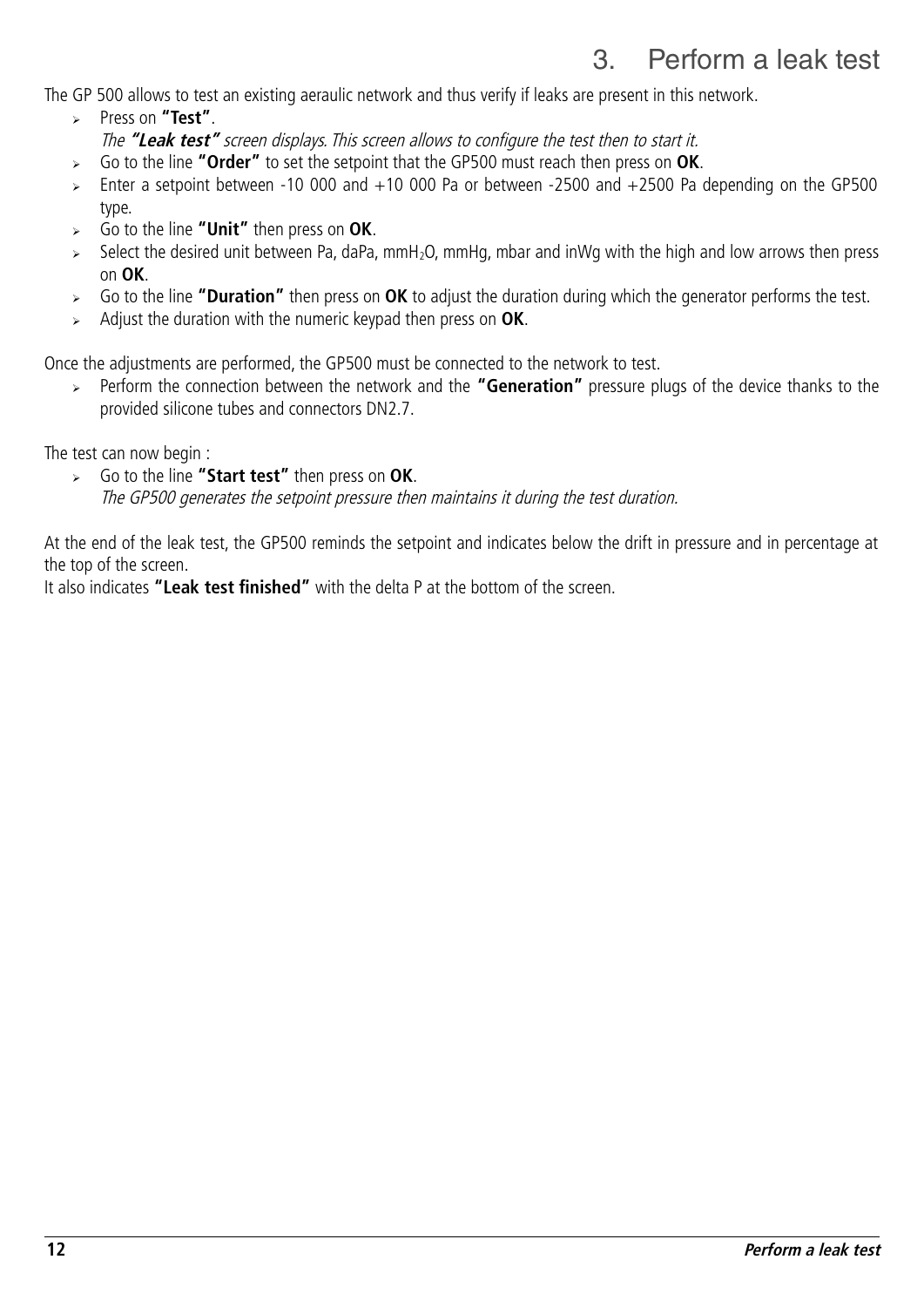# <span id="page-12-7"></span><span id="page-12-6"></span>**4.1. Device settings**

It is possible to set the following parameters of the GP500 :

- The auto shut-off ;
- The blacklight ;
- The contrast :
- The key beep ;
- The date.
- ➢ Press on **"Param."**
- ➢ Go to the line **"Settings"** then press on **OK**.

### <span id="page-12-5"></span>**4.1.1 Set the auto shut-off**

- ➢ Go to the line **"Auto Off"** then press on **OK**.
- ➢ Select with the arrows the time before device auto shut-off : 15, 30, 60 minutes or OFF.
- ➢ Press on **OK** to validate.

### <span id="page-12-4"></span>**4.1.2 Set the backlight**

- ➢ Go to the line **"Backlight"** then press on **OK**.
- $\triangleright$  Select with the arrows the desired intensity of the backlight between 0 and 5.
- ➢ Press on **OK** to validate.

### <span id="page-12-3"></span>**4.1.3 Set the contrast**

- ➢ Go to the line **"Contrast"** then press on **OK**.
- Select with the arrows the desired intensity of the contrast between 0 and 3.
- ➢ Press on **OK** to validate.

### <span id="page-12-2"></span>**4.1.4 Set the key beep**

- ➢ Go to the line **"Key sound"** then press on **OK**.
- ➢ With the arrows select **"ON"** to activate the key beep or **"OFF"** to deactivate it.
- ➢ Press on **OK** to validate.

### <span id="page-12-1"></span>**4.1.5 Set the date and time**

- ➢ Go to the line **"Date"** then press on **OK**.
- The date displays at the top of the screen and the time displays at the bottom of the screen.
- ➢ With the arrows go to the date element to modify then press on **OK.**
- ➢ Enter with the keypad the desired number then press on **OK** to validate.
- Perform the same procedure to adjust the time.

### <span id="page-12-0"></span>**4.1.6 Set the language**

- ➢ Press on **"Param."**
- ➢ Got to the line **"Settings"** then press on OK,
- ➢ Go to the line **"Language"** then press on **OK**.
- ➢ Select with the arrows **FR** for French or **EN** for English.
- ➢ Press on **OK** to validate.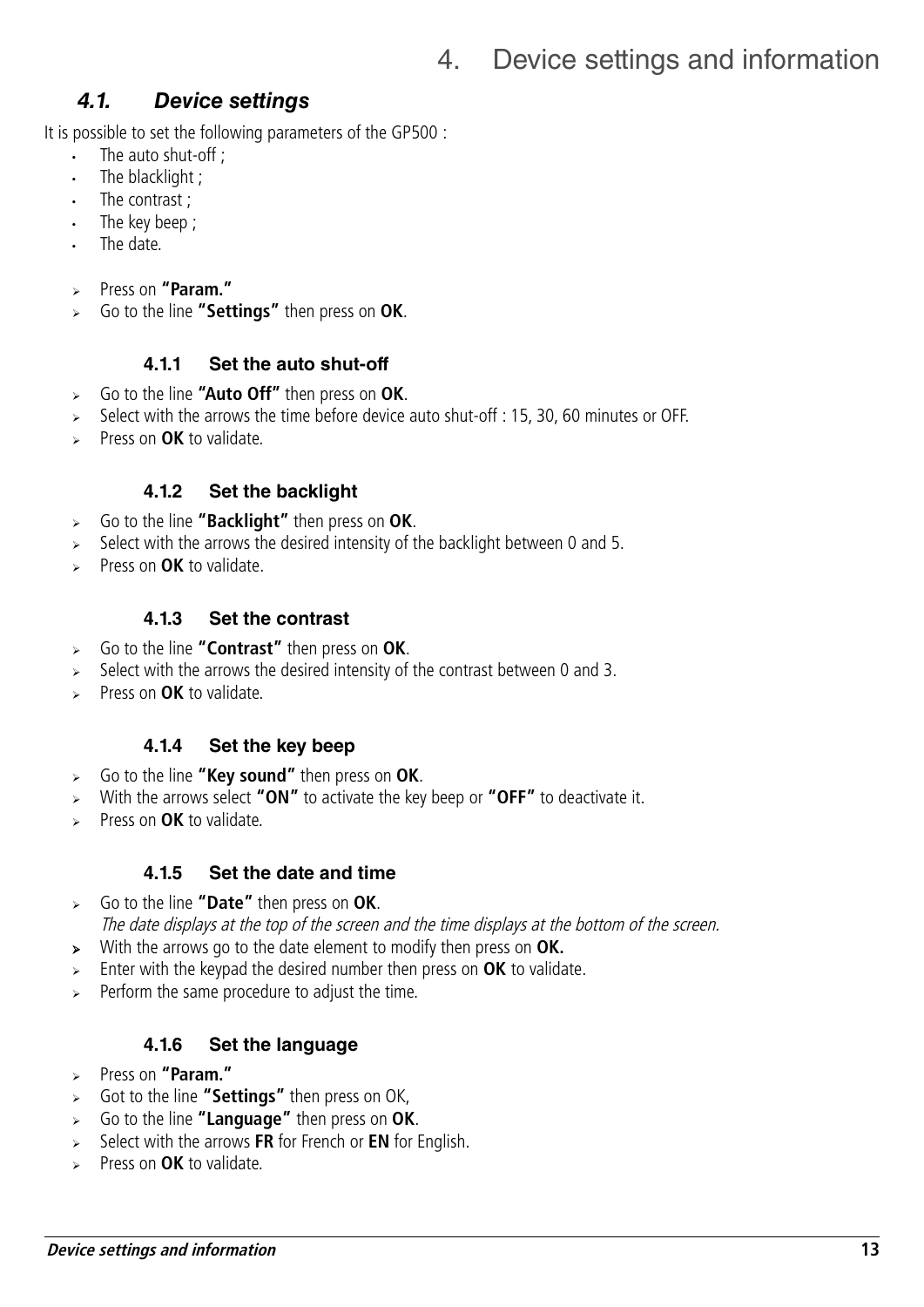# <span id="page-13-0"></span>**4.2. Device information**

- ➢ Press on **"Param."**
- ➢ Go to the line **"Informations"** then press on **OK**.

The screen displays the different information concerning the GP500 :

- $\bullet$  Software version. Ex : v1.000 (b0274)
- Serial number. Ex : 5F.14.01.16777215
- Calibration date. Ex : 19/06/2014
- After-Sales Service email.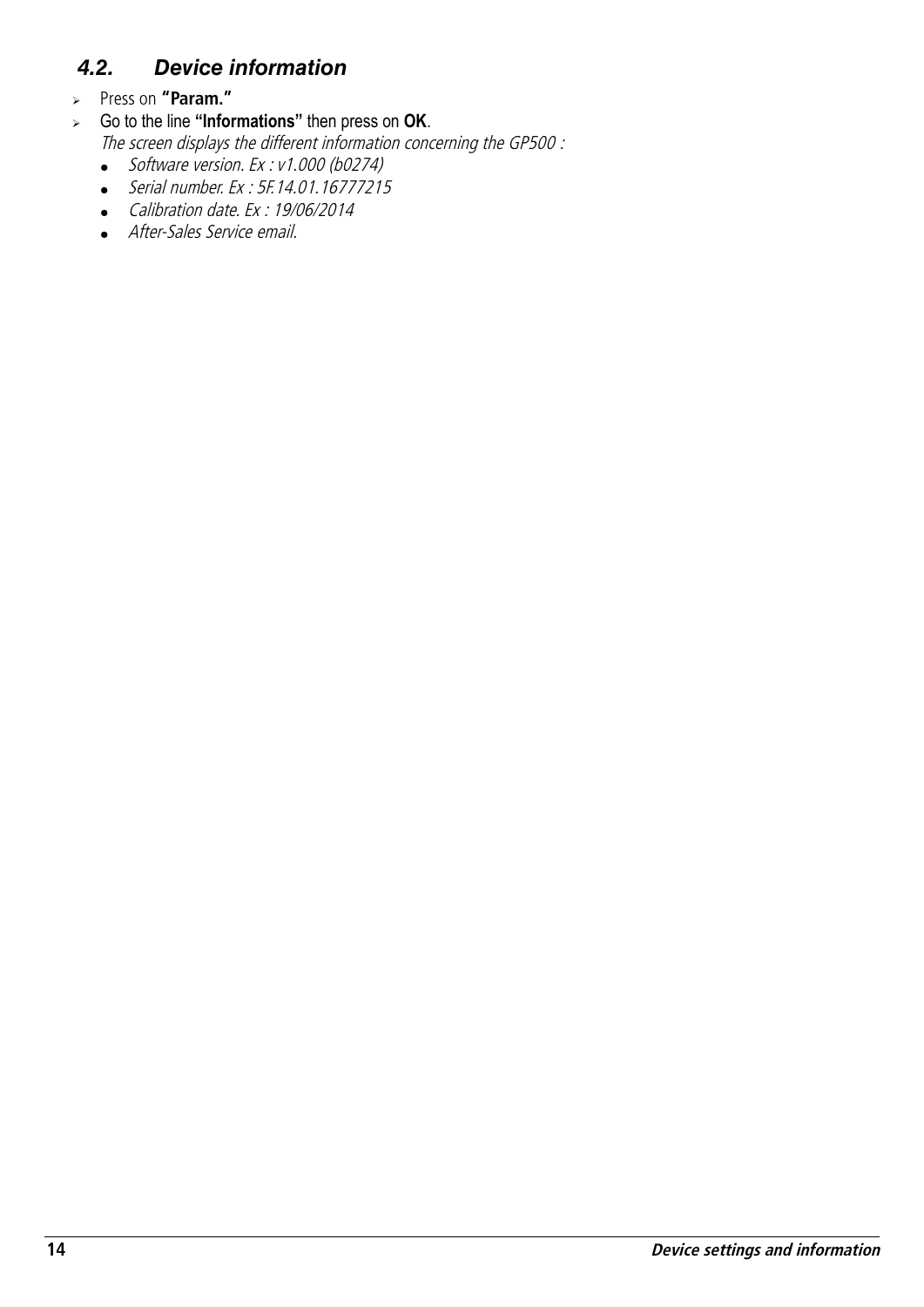# <span id="page-14-4"></span>5. Use of the software

The GP500 is delivered with a LGP500 software allowing to perform the following actions :

- Configure the different programs
- Perform a calibration
- Configure the integration in pressure
- Update the device

## <span id="page-14-3"></span>**5.1. Minimum configuration required**

For the good functioning of the software, the following configuration is strongly recommended :

- **Minimum configuration :** Windows, XP, VISTA, 7
- **Communication port :** USB 2.0
- **RAM memory :** 1GO
- **Free disk space :** 1GO

### <span id="page-14-2"></span>**5.2. Software installation**

- $\triangleright$  Insert the USB key into the USB port.
- $\geq$  Open the folder of the key.
- $\geq$  Open the folder with the name of the software.
- ➢ Double click on the .exe file. The installation program starts automatically. If not, go to **"Workstation"**, double click on the USB key then on the **"LGP500"** icon.
- <span id="page-14-1"></span>➢ Follow the installation indications.

# **5.3. Launch the software and detect the GP500**

Once the software is installed on the computer, double click on this launch icon The following window opens.



➢ Click on **"Detect"** at the top left of the window.

The software detects the device and opens on the programs tab saved in the GP500. It also displays the GP500 type (2500 Pa or 10 000 Pa), its serial number and the firmware version at the top of the window.

# <span id="page-14-0"></span>**5.4. Configure the programs**

The **"Programs"** tab lists the programs saved in the GP500 as well as the stages linked to the programs. It also allows to modify them.

In the **"Programs"** part :

- $\triangleright$  Click on the desired program.
- ➢ Enter the stage duration in second in the column **"Period (s)"**.
- ➢ Select the unit in the column **"Unit"**.
- ➢ Click on to validate the modifications and send them in the device.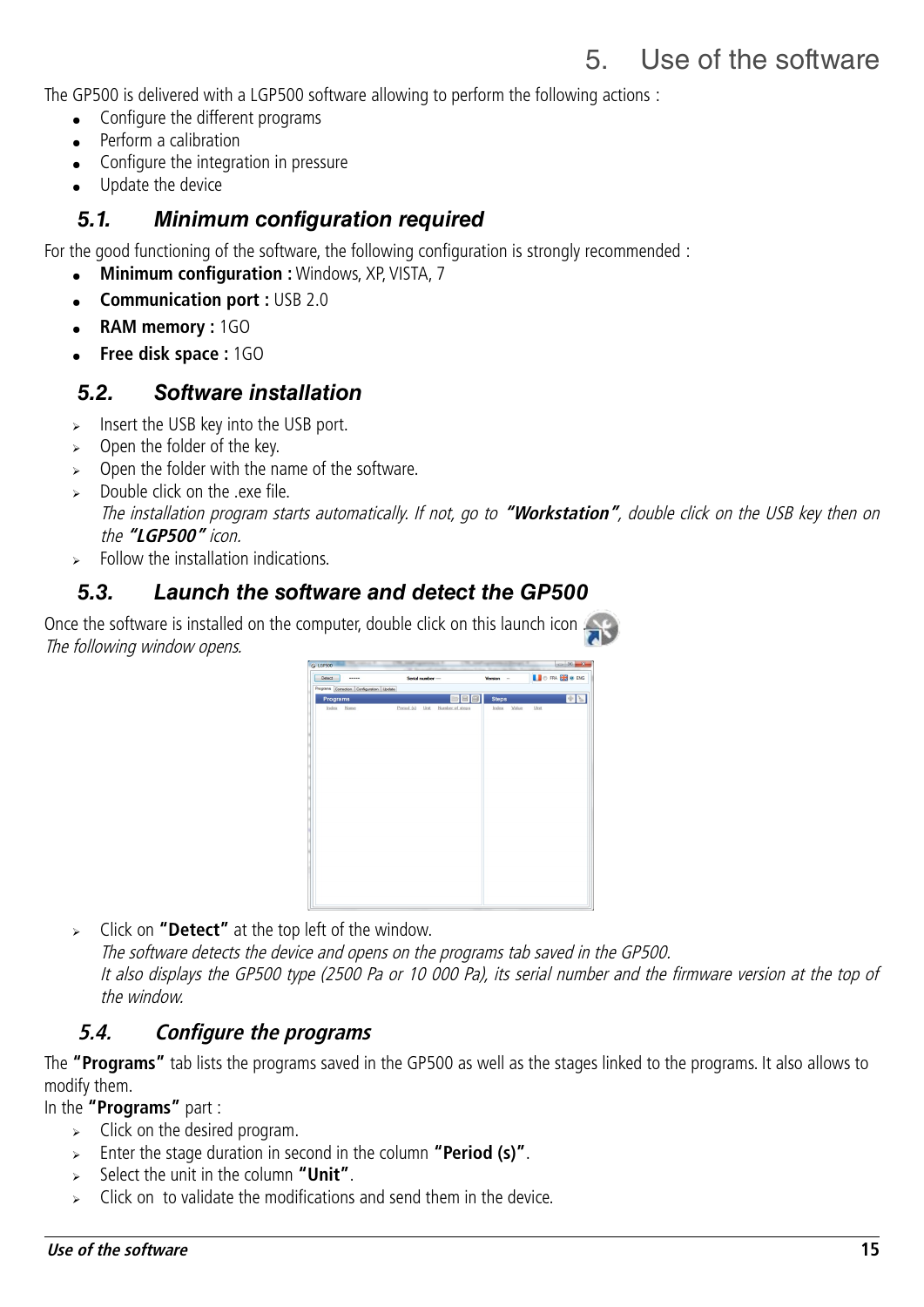

Click on  $\Box$  to save the selected program on the computer. Click on  $\left[\begin{array}{c|c}\hline\ \hline\ \hline\ \end{array}\right]$  to save all the programs on the computer.



Click on to open a  $\Box$  saved program in the computer.

### In **"Steps"** part:

Ť

- $\geq$  Click on the desired program. The stages number corresponding to this program displays in the **"Steps"** part.
- ➢ Click on a stage.
- $\geq$  Enter the stage value.
- $\triangleright$  Click on  $\triangleright$  to validate the modifications and send them in the device.

To delete a stage of a program :

- $\triangleright$  Click on the desired program.
- ➢ Click on the red cross corresponding to the stage to delete in the **"Steps"** part.
- $\triangleright$  Click on  $\triangleright$  of the corresponding program.

To delete all the stages of a program :

- $\triangleright$  Click on the desired program.
- ➢ Click on in the **"Steps"** part.



**The whole steps will be deleted.**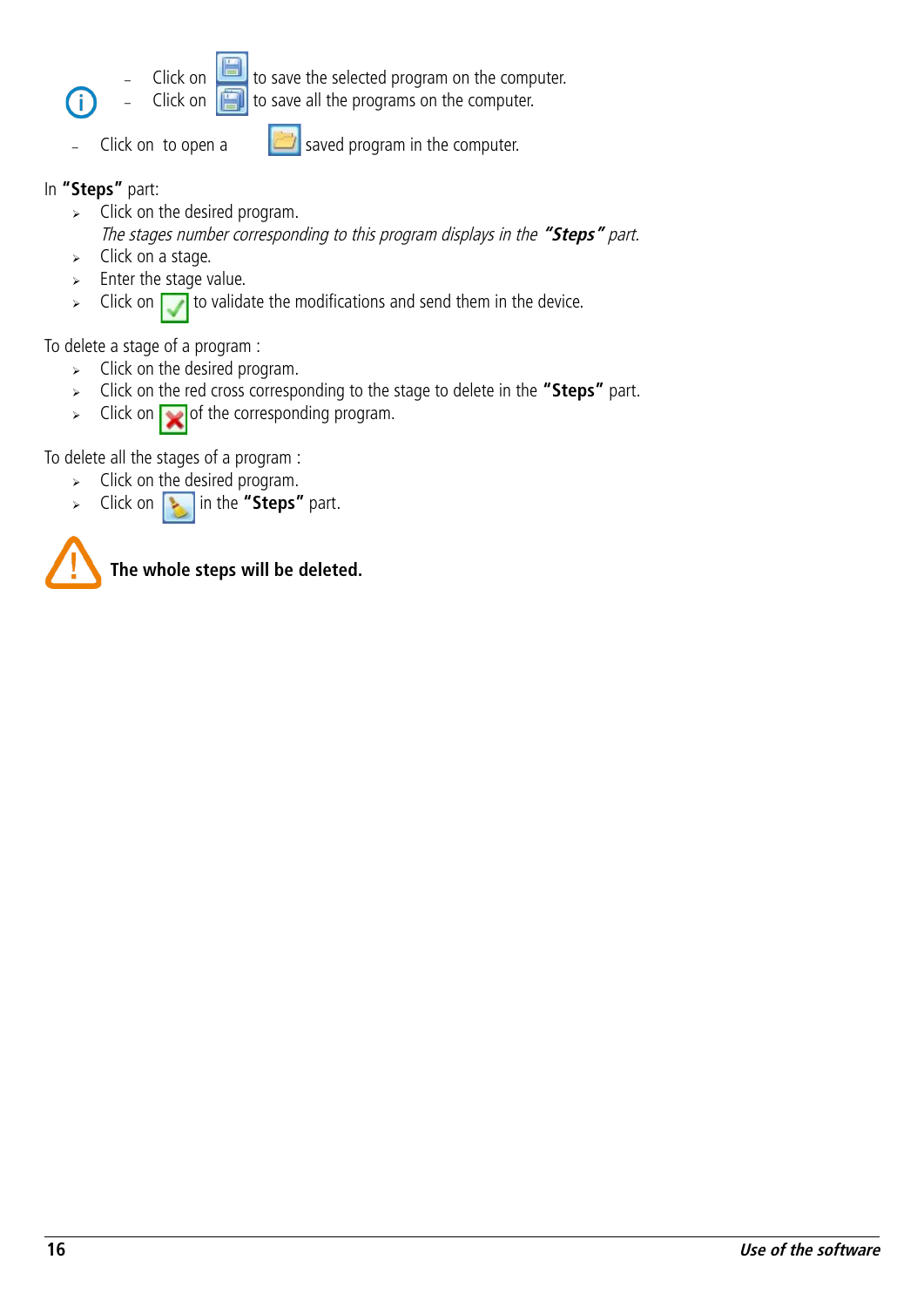To add a stage to a program :

- $\triangleright$  Click on the desired program.
- ➢ Click on in the **"Steps"** part.

<span id="page-16-0"></span>If a program contains 20 stages, the software will indicate that the maximum number of stages has been reached.

# **5.5. Create a correction table**

The correction table allows to check that the GP500 measures and generates the correct values. The values measured or generated by the GP500 are compared with a standard, and then can be corrected on the GP500.

➢ Click on the **"Correction"** tab.

| Detect  |                                          | GP500 10000 Pa | Serial number 5F 14.11.00202         | Version 1,10 | O FRAME O ENG      |
|---------|------------------------------------------|----------------|--------------------------------------|--------------|--------------------|
|         | Programs Correction Configuration Update |                |                                      |              |                    |
|         | <b>Correction information</b>            |                |                                      |              |                    |
|         | Correction date 01/01/2000               |                | <b>Type of saved correction</b> None | Unit Pa      | Number of points 0 |
|         | <b>Correction table</b>                  |                |                                      |              | Perform correction |
| Index   | Standard                                 | <b>GP500</b>   | Unit                                 |              |                    |
|         |                                          |                |                                      |              |                    |
|         |                                          |                |                                      |              |                    |
|         |                                          |                |                                      |              |                    |
|         |                                          |                |                                      |              |                    |
|         |                                          |                |                                      |              |                    |
|         |                                          |                |                                      |              |                    |
|         |                                          |                |                                      |              |                    |
|         |                                          |                |                                      |              |                    |
|         |                                          |                |                                      |              |                    |
|         |                                          |                |                                      |              |                    |
|         |                                          |                |                                      |              |                    |
|         |                                          |                |                                      |              |                    |
|         |                                          |                |                                      |              |                    |
|         |                                          |                |                                      |              |                    |
|         |                                          |                |                                      |              |                    |
| Confirm |                                          |                |                                      |              |                    |

The following window opens.

➢ Click on **"Perform correction".** The following window opens.



- $\epsilon$  Enter the correction date.
- $\geq$  Enter the points number.
- ➢ Click on **"Perform correction"**. The window opposite opens.
- ➢ Launch the GP500 measurement.
- > Indicate the value indicated by the standard and by the GP500 for all the calibration points.
- ➢ Click on **"Validate"** to enter the modifications in the device.

 $(i)$ 

Click on to  $\left[\begin{array}{c} \blacksquare \end{array}\right]$  save the correction table in the computer.

Click on  $\Box$  to open a correction table saved in the computer.

Click on to  $\mathbb{R}$  modify the calibration in progress.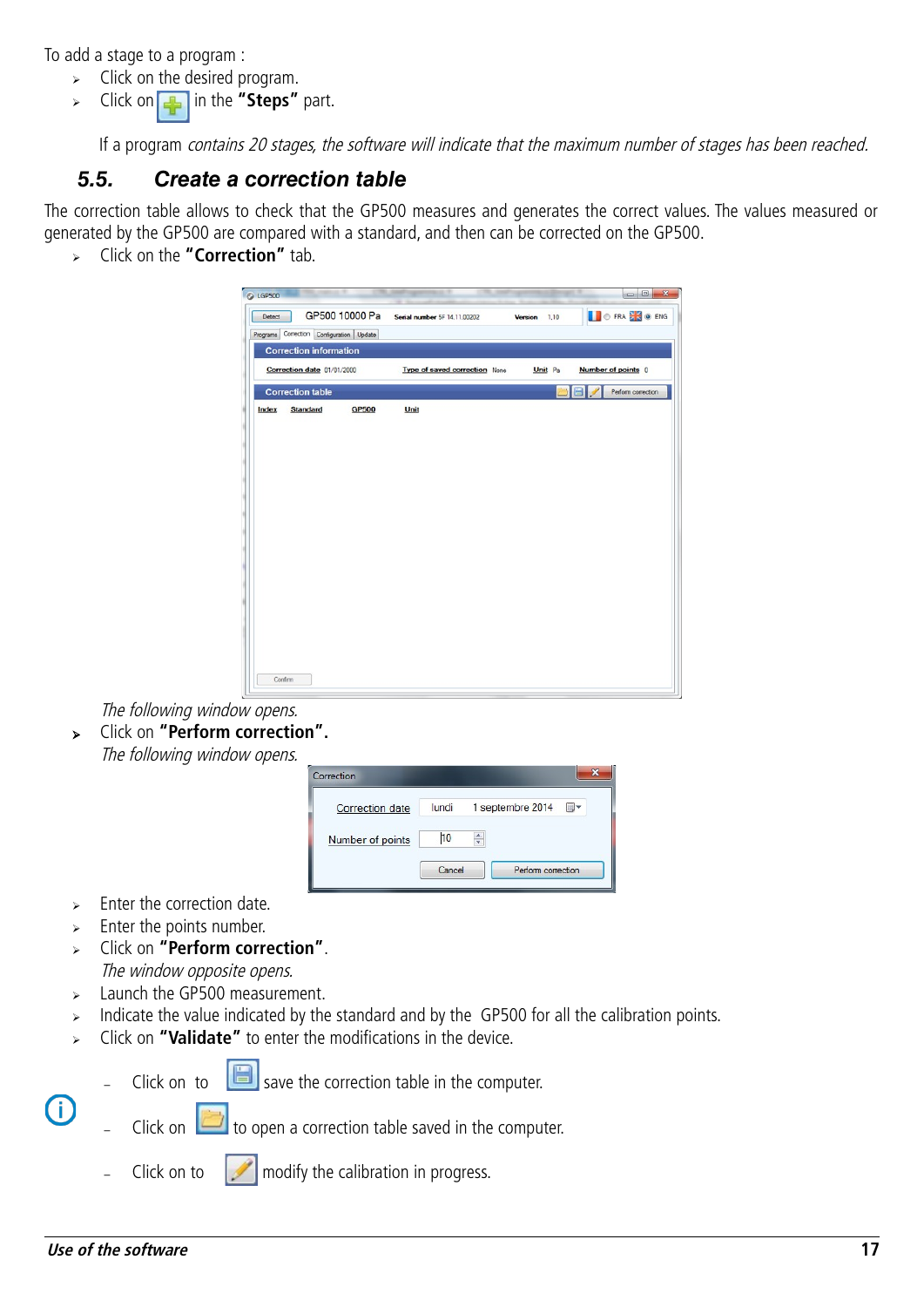# <span id="page-17-1"></span>**5.6. Modify the integration of the pressure measurement**

The GP500 pressure measurement element is very sensitive and very reactive to the pressure changes. During the measurements on an unstable aeraulic network, the pressure measurement becomes illegible. The integration coefficient (from 0 to 9) then allows to smooth the pressure measurement in order to avoid the untimely variations and allow the exploitation of a more stable measurement.

➢ Click on **"Configuration"** tab. The following window opens.

| C LGP500                                      |                                             |              | ÷                    |
|-----------------------------------------------|---------------------------------------------|--------------|----------------------|
| Detect                                        | GP500 10000 Pa Serial number 5F 14.11.00202 | Version 1.10 | <b>D</b> FRA 2 0 ENG |
| Programs Correction Configuration Update      |                                             |              |                      |
| Integration of the pressure measurement       |                                             |              | $\checkmark$         |
| $\frac{\Delta}{2}$<br>Value<br>$\overline{4}$ |                                             |              |                      |
|                                               |                                             |              |                      |
|                                               |                                             |              |                      |
|                                               |                                             |              |                      |
|                                               |                                             |              |                      |
|                                               |                                             |              |                      |
|                                               |                                             |              |                      |
|                                               |                                             |              |                      |
|                                               |                                             |              |                      |
|                                               |                                             |              |                      |
|                                               |                                             |              |                      |
|                                               |                                             |              |                      |
|                                               |                                             |              |                      |
|                                               |                                             |              |                      |
|                                               |                                             |              |                      |
|                                               |                                             |              |                      |
|                                               |                                             |              |                      |
|                                               |                                             |              |                      |
|                                               |                                             |              |                      |
|                                               |                                             |              |                      |
|                                               |                                             |              | $-$                  |

- $\geq$  Enter the desired value of the integration of the pressure measurement between 0 and 9.
- $\triangleright$  Click on the validate the integration and send it in the device.

# <span id="page-17-0"></span>**5.7. Update the GP500**

It is possible to update the GP500 firmware, that is the internal software which allows the device to operate. For that, you should contact the company in order to obtain a **.bin** update file.

➢ Click on **"Update"** tab.



➢ Click on **"Browse"**.